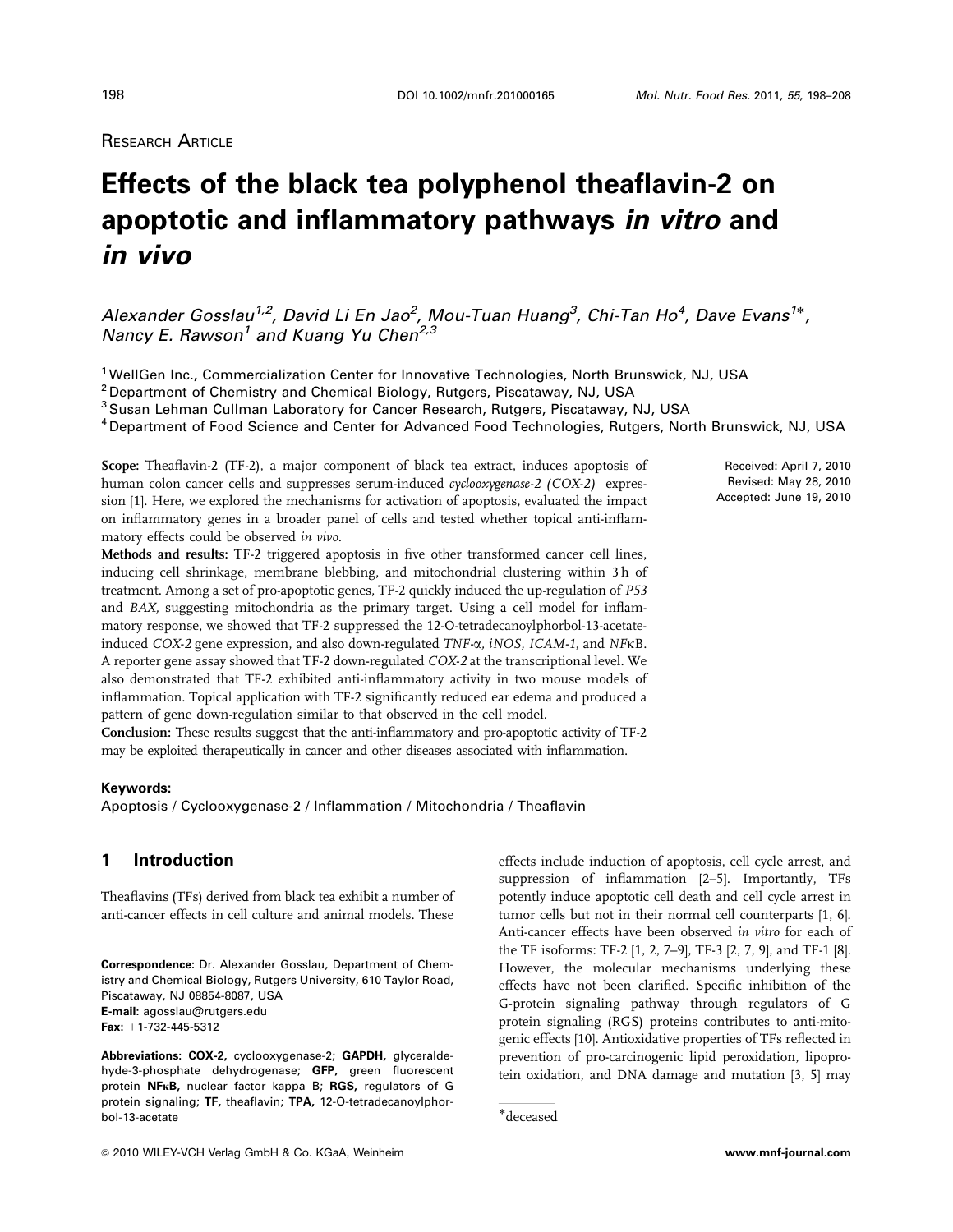impact other pathways related to oxidative stress. Oxidative stress is linked to inflammation through pro-oxidant cytokines and leukocytes which release inflammatory mediators (ROS, NO, prostaglandins, leukotrienes, thromboxanes) that cause symptoms of inflammation [11, 12]. Persistent inflammation plays a major role in carcinogenesis [11–13]. Cytokines, in particular TNF- $\alpha$  and IL-1 $\beta$ , are critical in the induction of the inflammatory response by activating nuclear factor kappa B (NFkB) and initiating the inflammation cascade through different pathways [11, 12, 14, 15]. COX-2 has become an important pharmacological target for cancer treatment, [12, 13, 16, 17] and previous studies indicated that TF-2 suppresses serum-induced cyclooxygenase-2 (COX-2) gene expression in Caco-2 cells [1].

The importance of apoptosis in chemoprevention or chemotherapy is apparent, as a defect in apoptotic mechanisms is recognized as an important cause of carcinogenesis [18]. The intrinsic mitochondrial-mediated apoptotic signaling may evolve through the impact of P53 affecting the pro/ anti-apoptotic protein ratio (Bax/Bcl-2) causing permeabilization of mitochondria. Cytochrome c release and formation of the supramolecular complex with Apaf-1, dATP, and procaspase 9, termed the apoptosome, triggers activation of caspase 3. Induction of chromatin condensation, DNA fragmentation, cell shrinkage, blebbing, and formation of apoptotic bodies then ultimately leads to cell death [18–20]. Black tea extract or TFs induced apoptosis in different cancer cell lines and tumor cells in mice [2, 3, 5, 6]. We aimed to elucidate the molecular mechanism by which TF-2 modulates the apoptotic signaling pathway.

The in vitro and in vivo studies presented here demonstrate that TF-2 triggers apoptosis through the mitochondrial signaling pathway and inhibits expression of key genes involved in the inflammation cascade. Inhibition of edema formation correlated to attenuation of COX-2 expression and promoter analysis revealed modulation of NFkB, AP-1, CREB, and/or NF-Il-6 (C/EBP).

### **2 Materials and methods**

### **2.1 Materials and chemicals**

DMEM and fetal bovine serum were obtained from Gibco BRL (Gaithersburg, MD). For RNA isolation, RNeasy<sup>TM</sup> Total RNA Kit (Qiagen, Chatsworth, CA) was used. Oligo $dT$ , dNTPs, and Superscript<sup>TM</sup> II reverse transcriptase were purchased from Invitrogen Life Technologies (Baltimore, MD). The GFP-plasmid (pEGFP-1) was from Clontech (Palo Alto, CA). BglII, HindIII, and ligase were purchased from Qiagen. The transfection reagent (LipofectAMINE-2000) was from Invitrogen Life Technologies. TF-2, a mixture of TF-2-monogallate and TF-2'-monogallate isomers, was isolated and purified from black tea powder as described previously [21], dissolved in deionized water at a stock concentration of 100 mM and stored at  $-80^{\circ}$ C until use.

Other chemicals were purchased from Sigma (St. Louis, MO).

#### **2.2 Cell culture and treatment**

WI38VA (CCL-75.1, human SV-40-transformed lung fibroblasts), HeLa (CCL-2, human cervix cancer cells), Caco-2 (HTB-37, human colon cancer cells), HT-29 (HTB-38, human colon cancer cells), MG-63 (CRL-1427, human osteosarcoma cells), and CF21.T (CRL-6220, canine connective tissue cancer cells) were obtained from the American Type Culture Collection (Rockville, MD). Cells were cultured in DMEM with 10% fetal bovine serum at  $37^{\circ}$ C in a humidified, 10% CO<sub>2</sub> atmosphere. Cells were subcultured in culture flasks (Falcon, Becton-Dickinson, Franklin Lakes, NJ) and passaged every 3 days. Before experiments, cells were seeded in 60 and 35 mm culture dishes or 24-well plates (Falcon, Becton-Dickinson) as indicated for the different assays. TF-2 in water was applied to the medium to achieve the indicated final concentrations.

# **2.3 Cellular proliferation assays and morphological analysis**

Cell proliferation was measured by the MTT (3(4,5-dimethylthiazol-2-yl)-2,5-diphenyl-tetrazolium-bromide) method after treatment in 24-well plates for 5 days. The MTT-assay measures mitochondrial damage based on conversion of the tetrazolium salt MTT to blue formazan by mitochondrial dehydrogenase [22]. In view of the concern that MTT may yield false-positive results for certain cell types when treated with flavonoids or polyphenols [23], proliferation data were verified by crystal violet dye staining and cell counting [24]. Color development was documented by a scanner (UMAX, Astra 2200). For morphological analysis, cells were treated in 35 mm cell culture dishes for 5 days, imaged with phase contrast light microscopy and documented with a digital camera system (MDS 120, Kodak, Emeryville, CA).

#### **2.4 DNA fragmentation assay**

After treatment in 60 mm culture dishes, cells were harvested and re-suspended in  $500 \mu$ L of lysis buffer (0.5% w/v sodium lauryl sarkosinate+10 mM EDTA+0.5 mg/mL proteinase K+0.1 mg/mL RNase A in 50 mM Tris-Base, pH 8.0). After incubation for 40 min at  $37^{\circ}$ C, proteins were precipitated in 1 M NaCl at  $4^{\circ}$ C for 1 h, followed by centrifugation (10 000  $\times$  g for 10 min). DNA from the supernatant was then extracted with a phenol/chloroform/isopropanol mixture (25:24:1, v/v/v, pH 8.0), precipitated in ethanol (70%), and dried in a Speed Vac. DNA pellets were resuspended in water  $(20 \mu L)$  and  $10 \mu L$  of DNA laddering loading buffer (1% low-gelling temperature agarose  $w/v+$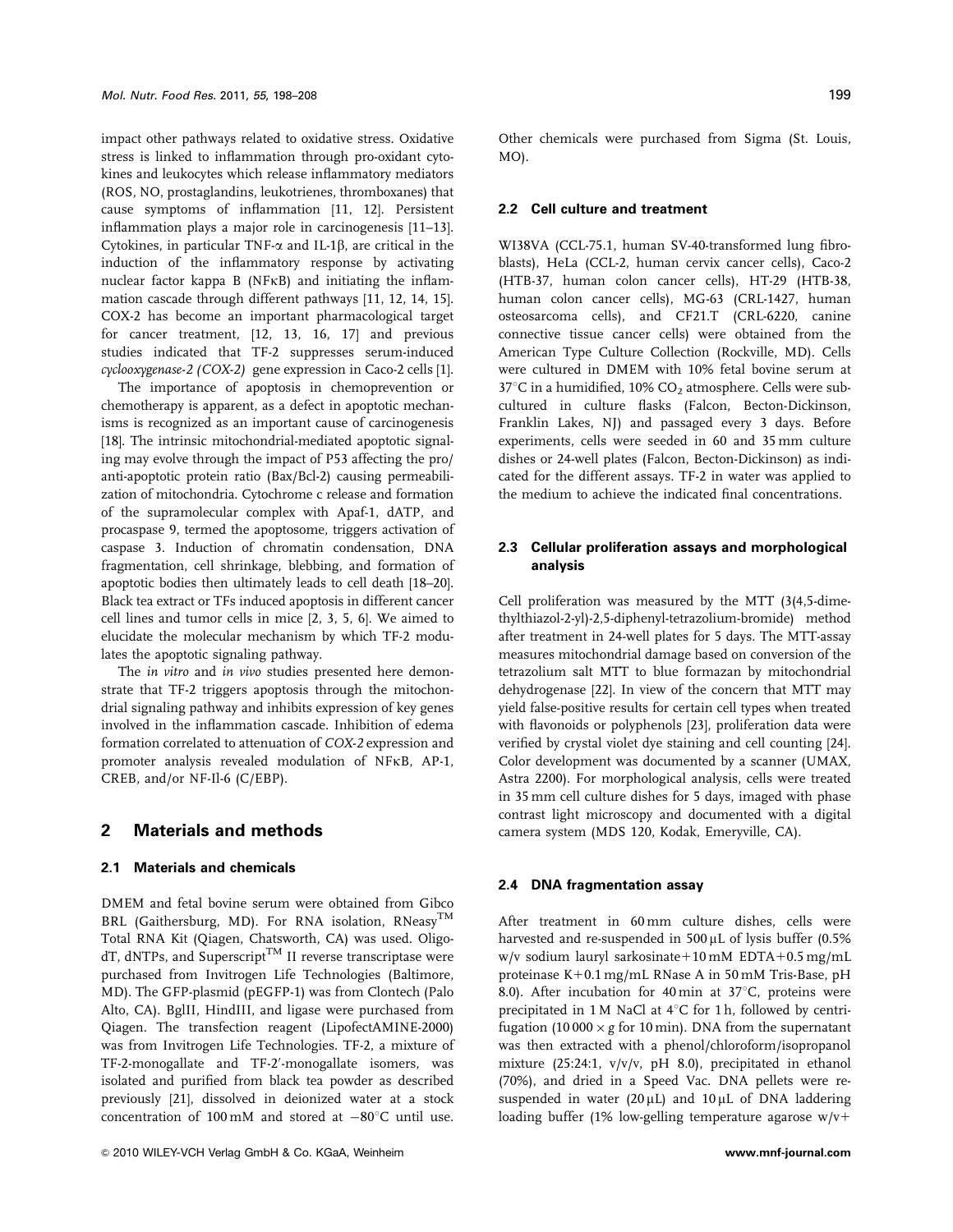0.25% bromphenol blue  $w/v+40\%$  sucrose in 10 mL EDTA,  $pH$  8.0) previously heated to 100 $^{\circ}$ C. Samples were loaded onto a 2% agarose gel, solidified for 1 h, separated by electrophoresis, stained with ethidium bromide, and visualized under UV illumination.

#### **2.5 Rhodamine 123 fluorescence assay**

Mitochondrial morphology was analyzed using the cationic fluorophore rhodamine 123 (Invitrogen Life Technologies), which specifically localizes mitochondria in living cells based on their electronegativity, as described previously [25]. Briefly, cells were grown on glass cover slips in 35 mm culture dishes for 1 day. After treatment, rhodamine 123 stock solution (1.5 mM in medium with 10% DMSO) was added to achieve a final concentration of  $1.5 \mu M$  and incubated for  $20 \text{ min. After}$ washing twice with PBS, cells were imaged with phase contrast microscopy to monitor cell morphology or by fluorescence microscopy to determine mitochondrial morphology. For fluorescence microscopy, excitation and emission wavelength were 480 and 525 nm, respectively.

# **2.6 RT-PCR**

After treatment in 60 mm culture dishes, cells were harvested at indicated times and the total RNA was prepared using RNeasy<sup>TM</sup> Total RNA Kit. Then, total RNA  $(1 \mu g)$  was reverse transcribed into cDNA by incubating with Super-Script<sup>TM</sup> RNase H reverse transcriptase using oligo(dT)<sub>12–18</sub> as primer. For PCR amplification, gene specific primers, both sense and antisense, were used. PCR conditions were chosen to ensure that the yield of the amplified product was linear with respect to the amount of input cDNA. The expression of glyceraldehyde-3-phosphate dehydrogenase (GAPDH) was used as internal control. PCR products were analyzed by electrophoresis on a 1% agarose gel and visualized with ethidium bromide.

#### **2.7 COX-2 Invader Assay**

The induction of the COX-2 gene was analyzed by the biplex-Invader technique (Third Wave Technologies, Madison, WI). The Invader technique relies on linear amplification of the signal generated by the Invader process [26]. Briefly, two short DNA probes hybridize to the target cDNA sequence to form the structure recognized by flap endonucleases (FENs or Cleavase $^{\circledR}$  enzymes). Released short DNA "flaps" bind to a fluorescently labeled probe and forms another cleavage structure in the secondary reaction specifically cleaved by the flap endonucleases. For experiments, cells were harvested after treatment and total RNA was prepared as described above. For each sample, 25, 50, or 100 ng of total RNA was used. GAPDH was used as internal standard. Reactions were

performed according to manufacturer's instructions. Fluorescence signal was measured in a fluorescence plate reader (Victor<sup>3</sup>, Perkin Elmer, Shelton, CT). COX-2 and GAPDH expression was calculated using the standard for each gene. COX-2 expression was then normalized to GAPDH which is expressed as attomoles COX-2/GAPDH.

# **2.8 Cloning of COX-2 promoter green fluorescent protein reporter gene constructs**

For COX-2 promoter analysis, we developed and constructed two different human COX-2 promoter vectors using green fluorescent protein (GFP) as a reporter gene and a commercially available plasmid (pEGFP-1; Clontech, Mountain View, CA). Either the whole COX-2 promoter (GFP-wp; position 51–1824) or truncated (GFP-tp; position 990–1824) COX-2 promoter fused to GFP was used. The sequence of the COX-2 promoter region and corresponding cis-elements were described earlier [16]. Briefly, genomic  $DNA$  (1 ng/ $\mu$ L) isolated from WI38VA cells was amplified by PCR using appropriate primers containing BglII (AGATCT) or HindIII (AAGCTT) site at the end. The PCR products were digested using BglII and HindIII and ligated into the GFP-vector (20 ng/ $\mu$ L). Constructs were then transformed into competent E. coli (XL-1 Blue) and grown on kanamaycin (50 µg/mL) containing agar plates overnight at  $37^{\circ}$ C. Then, clones were picked for each construct and grown in selective medium overnight again. After plasmid purification (Qiaprep miniprep, Qiagen), DNA was digested again and quality of the COX-2 promoter-GFP constructs analyzed on a 1% agarose gel and visualized with ethidium bromide.

# **2.9 COX-2 promoter activation assay**

Cells were transfected with the COX-2 promoter-GFP constructs using LipofectAMINE-2000TM. Briefly, cells were seeded in 24-well plates and grown to 90% confluence on the day of transfection. For transfection, cells in each well were washed with PBS and replenished with 100 µL of fresh serum-free medium containing  $0.8 \mu$ g of DNA and  $2 \mu$ L of LipofectAMINE. After incubation for 48 h, cells were treated with 12-O-tetradecanoylphorbol-13-acetate (TPA) or  $TPA+$ TF-2 in medium for another 72 h. Untreated cells served as control. GFP expression was analyzed using fluorescence microscopy or a fluorescence reader (Victor<sup>3</sup>, Perkin Elmer) using 485 and 535 nm as excitation or emission wavelength, respectively.

## **2.10 Mouse ear edema and mouse skin model**

Female CD-1 mice (6 wk old,  $n = 5$  per group for each assay) were used for all experiments. Mice were group housed (five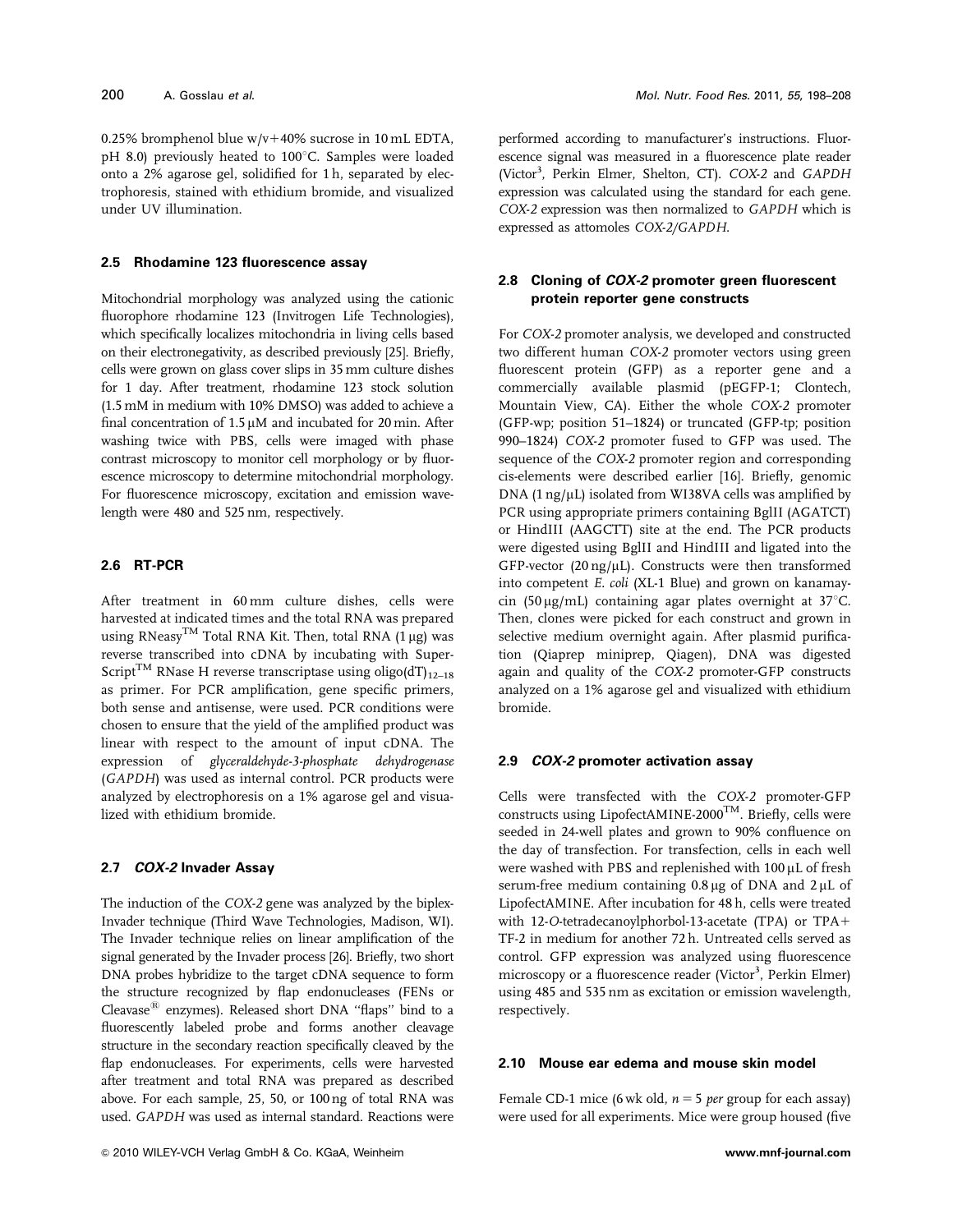per cage) and fed standard mouse chow and tap water ad libitum. All animal experiments were approved by the Ethics Committee for Animal Experiments of Rutgers University and were performed in accordance with the Guideline for Animal Experiments of the laboratories (Protocol No. 87–115). For the ear edema model, both ears of female CD-1 mice were treated topically with acetone or TF-2 in acetone for 10 min prior to topical application of TPA (1.5 nmol) in acetone. Acetone of  $20 \mu$ L was used for each application and also for the negative control group. The mice were euthanized 6 h after TPA treatment. Ear punches (6 mm in diameter) were then taken and weighed. For gene expression analysis, RNA was isolated and RT-PCR performed as described previously. For ELISA analysis, both ears were treated topically with acetone or TF-2 10 min prior to topical application of TPA (0.8 nmol) once a day for 4 days. The mice were then euthanized 6 h after the last TPA treatment. For the mouse skin model, skin was treated by topical application of TPA (6 nmol), or treated with TPA and TF-2  $(6 \mu M)$  for 5 h. Thereafter, mice were euthanized, total RNA isolated from skin patches and gene expression were analyzed using RT-PCR.

#### **2.11 IL-6 ELISA assay**

Both ears of five female CD-1 mice were treated topically in the ear edema model as described above. After sacrifice, both ears (total ten ears) were removed and homogenized in a phosphate buffer and centrifuged at 10 000 rpm for 10 min. Supernatant was used for IL-6 ELISA assay (Biosource, Camarillo, CA). The capture antibody against IL-6, diluted with PBS, was used to coat a 96-well plate overnight at room temperature. The plate was then washed, blocked (1% BSA, 5% sucrose in PBS with  $0.05\%$  NaN<sub>3</sub>), and washed again. Thereafter, standards were added to the plate leaving at least one well for background or blank evaluation, respectively. The diluted samples (1:3–1:8) were then added to the plate and incubated for 2h, washed and incubated with detection antibody for 2 h. Streptavidin conjugated to horseradish peroxidase was then added for 20 min, washed and substrate  $(H<sub>2</sub>O<sub>2</sub>$  and tetramethylbenzidine) added. After another 20 min of incubation, stop solution  $(2 N H_2SO_4)$  was added and absorption was measured with a microplate reader at 450 nm.



**Figure 1.** Effect of TF-2 on cell proliferation and apoptotic cell death. (A) Different cell lines such as WI38VA (human SV-40-transformed lung fibroblasts), HeLa (human cervix cancer cells), MG-63 (human osteosarcoma cells), HT-29 (human colon cancer cells), Caco-2 (human colon cancer cells), and CRL–6220 (canine connective tissue cancer cells) were treated by different concentrations of TF-2 for 5 days as indicated. Thereafter, cytotoxicity was analyzed by the MTT-assay and documented by a scanner. Representative pictures of at least three independent experiments are shown. (B) WI38VA and HeLa cells were treated by different concentrations of TF-2 for 48 h and processed for the DNA laddering assay as described in Section 2. Thereafter, DNA was analyzed by agarose electrophoresis and ethidium bromide staining. (C) Cell morphology of WI38VA (two upper panels) and HeLa (two lower panels) was analyzed by phase contrast light microscopy (final magnification 800-fold and 3500-fold for upper or lower panels for WI38VA and HeLa cells, respectively) after 48 h. (D) For analysis of gene expression, TF-2 (300 µM) was applied for 0, 3, 6, or 12 h to WI38VA cells. Thereafter, expression of P53, BAX, CASP-3 (Caspase-3), CASP-9 (Caspase-9), AIF, APAF-1, and CYTO C (Cytochrome c) was analyzed by RT-PCR. GAPDH was used as internal standard. Representative blots of three independent experiments are shown. (E) The effect on mitochondria was examined using the cationic fluorophore rhodamine 123. WI38VA cells were left either untreated as control or treated by TF-2 (250  $\mu$ M) for 3 h. After 20 min, cells were analyzed either by phase contrast (left panel) or fluorescence microscopy (right panel) at a final magnification of 5000 fold.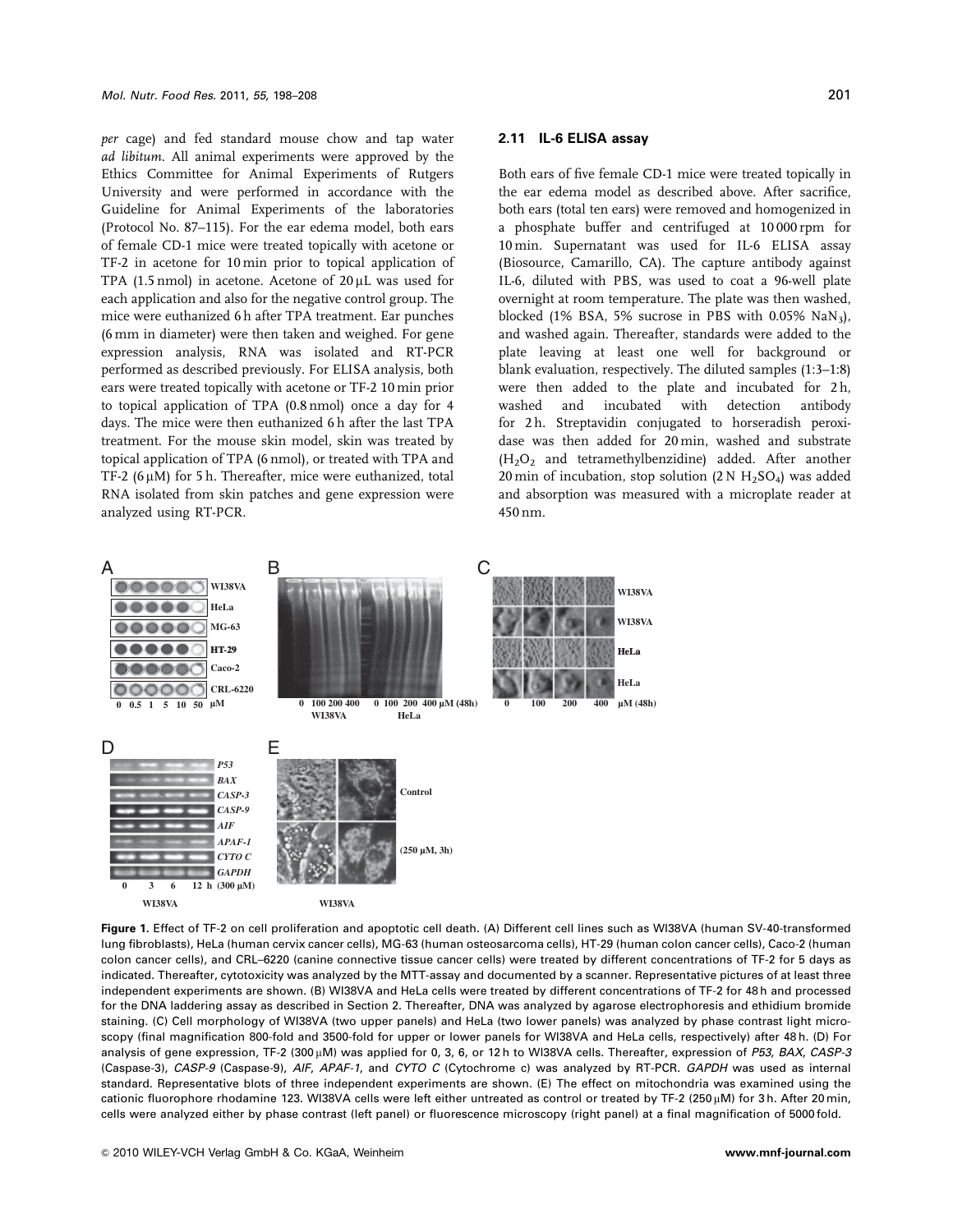#### **2.12 Statistics**

Results are presented as mean  $\pm$  standard deviation unless otherwise indicated. Statistical comparisons of data were performed using Student's t-test.

# **3 Results**

# **3.1 The effect of TF-2 on cell proliferation and apoptosis**

We first evaluated whether TF-2 exerted similar effects in tumor cell lines unrelated to colon cancer [1]. Using the MTT assay we found  $IC_{50}$  values between 10 and 50  $\mu$ M for all cancer cell lines tested (Fig. 1A). Further analysis of WI38VA cells revealed an IC<sub>50</sub> value of approximately  $35 \mu$ M after 5 days (data not shown). The anti-proliferative effect of TF-2 appears to be due to its pro-apoptotic ability [1, 9, 11, 27]. DNA laddering, RT-PCR, cell morphology, and mitochondrial morphology were monitored to investigate the mechanism of TF-2-induced apoptosis (Figs. 1B–E). In WI38VA and HeLa cells, DNA laddering was seen after 48 h

at TF-2 concentrations of  $\sim 100 \mu M$  (Fig. 1B). Strongest fragmentation was induced at  $200 \mu$ M, while extremely high concentrations (e.g.  $800 \mu$ M) induced a smear-like resolution of DNA (data not shown). Morphological analysis revealed DNA laddering correlated to prominent cell shrinkage in WI38VA and HeLa cells after 48 h starting at  $100 \mu$ M of TF-2 (Fig. 1C). At higher magnification, a doserelated condensation of the nucleus became evident (upper panel).

Next, we examined whether TF-2 affects the expression of pro-apoptotic factors which play a major role in the intrinsic signaling pathway on a posttranslational level. Induction of p53 is thought to be the major cause for apoptosis by triggering Bax activation, which favors the permeability of mitochondrial membranes [28]. Caspase-3 acts as a central executioner activated by proteolytic cleavage in the zymogenlike caspase cascade, and cytochrome c, caspase-9, APAF-1, and AIF are released from mitochondria to form the apoptosome [18–20]. For RT-PCR experiments, WI38VA cells were treated with  $300 \mu$ M of TF-2, a concentration which did not induce any morphological damage up to 12 h of exposure (data not shown). TF-2 induced a time dependent increase in P53 and BAX expression (Fig. 1D). In contrast,



**Figure 2.** Effect of TF-2 on the expression of inflammatory genes in vitro. For analysis of inflammatory genes, TPA (10 nM) was either applied alone or in combination with TF-2 (300 µM) for 3 h in Caco-2 cells. Untreated cells served as controls. Thereafter, the expression of  $PLA_2$ , COX-2, LTA<sub>4</sub>HYD (LTA<sub>4</sub> hydrolase), IL-1B, II-6, TNF-A, TNF-A-R (TNF- $\alpha$  receptor), iNOS, ICAM-1, C-JUN, C-FOS, and NF<sub>K</sub>B was analyzed by RT-PCR. GAPDH was used as internal standard. Level of gene expression was quantified using densitometry and expressed as relative densitometric units. Mean values + standard deviation of three independent experiments are shown in the histograms. Representative blots are shown below the histograms.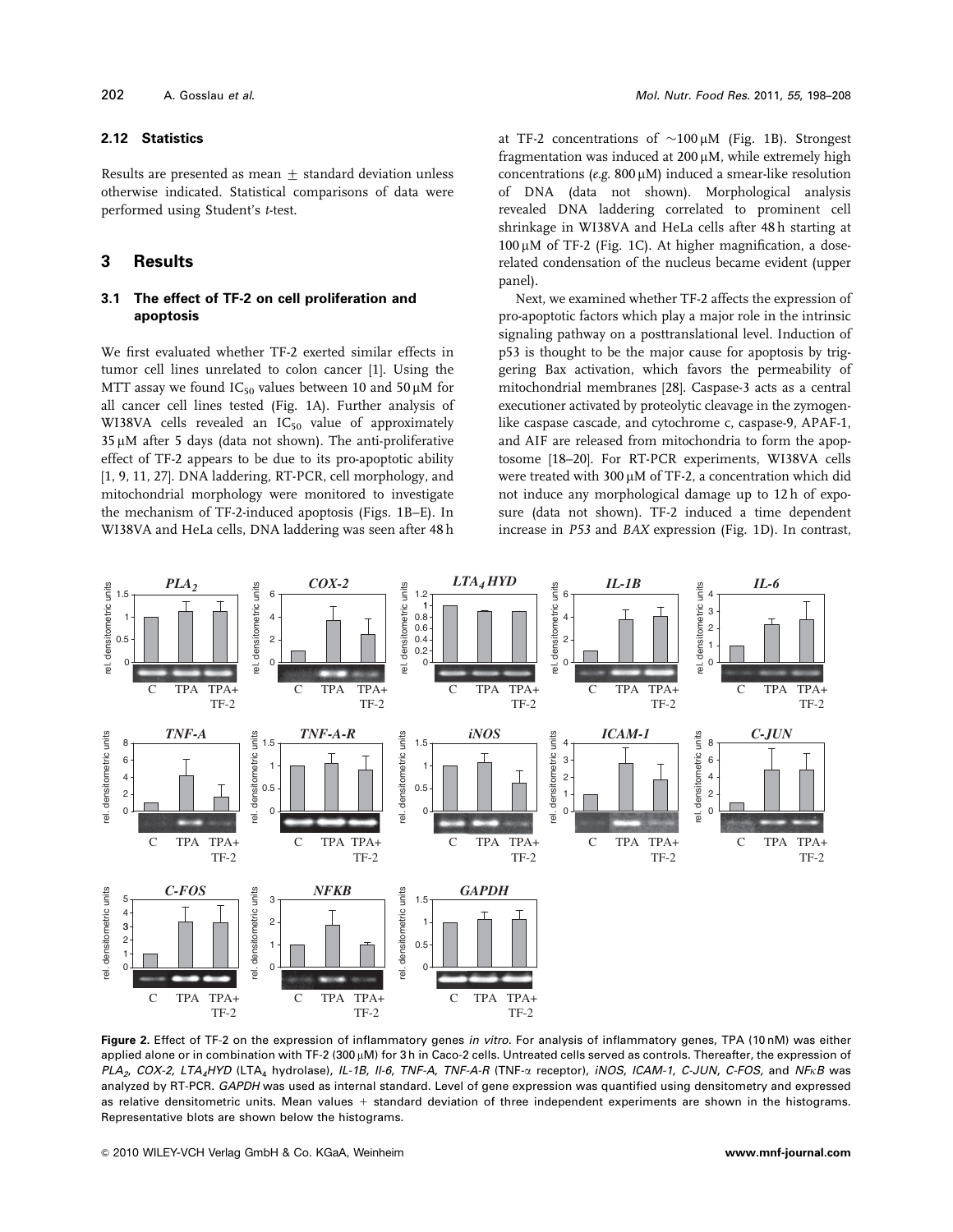we did not observe significant changes of CASP-3 and – 9, AIF, APAF-1, and CYTO C up to 12h.

As mitochondria are key organelles involved in the control of apoptosis [18–20], we examined the possible early response of mitochondria to TF-2 treatment. Mitochondrial clustering and vacuole formation was evident as early as 3 h after TF-2 treatment (Fig. 1E). Both events may be closely associated with mitochondria-mediated apoptosis. We also observed a time- and dose-dependent increase in rhodamine 123 fluorescence intensity (data not shown), an indication that hyper-polarization of mitochondria may be an early trigger in the apoptotic pathway in response to TF-2 [29].

## **3.2 The effect of TF-2 on the expression of inflammatory genes**

Since inflammation is believed to be a trigger of carcinogenesis (e.g. colon cancer) [12, 13, 17], we analyzed the effects of TF-2 on expression of inflammatory genes induced by TPA using the Caco-2 human colon cancer cell line. TPA is known to stimulate both inflammation and carcinogenesis [30]. Based on kinetic experiments for COX-2 (Fig. 4), we chose 3 h for gene expression analysis.

COX-2, IL-1B, IL-6, TNF-A, ICAM-1, C-JUN, C-FOS, and NFKB were up-regulated in response to TPA (Fig. 2).

Concurrent exposure to TF-2 prominently suppressed the effect of TPA on the induction of COX-2, TNF-A, ICAM-1, and NFKB. iNOS, while not induced in this model, was also down-regulated by TF-2. No significant changes in gene expression were found for  $PLA_2$ ,  $LTA_4HYD$ , IL-1B, Il-6, TNF-A-R, C-JUN, and C-FOS. Phospholipase  $A_2$  and leukotriene A4 hydrolase, two major enzymes in the arachidonic pathway, were reported to be regulated on a post-translational level [31, 32]. These results suggest that TF-2 may exert antiinflammatory effects by suppressing the induction of certain genes in key inflammation cascade pathways including COX-2, TNF-A, iNOS, ICAM-1, and NFKB.

#### **3.3 The effect of TF-2 on the COX-2 gene**

As COX-2 is a major inflammatory enzyme believed to be involved in the outcome of various cancers [12, 13, 16, 17], we analyzed the effect of TF-2 on COX-2 expression in detail in Caco-2 and HeLa cells (Figs. 3 and 4). In dose response (Figs. 3A and C) and kinetic experiments (Figs. 3B and D) we observed a significant suppression of TPA-induced COX-2 expression at TF-2 concentrations between 30 and  $75 \mu$ M in Caco-2 cells using the Invader Assay (A, B) or RT-PCR (C, D), respectively. TPA induced strongest COX-2 expression after 3 h, which decreased after 9 h, and dropped below control levels after 18h (Figs. 4B and D). TF-2



**Caco-2**

Dose responsive (A and C) or time dependent (B and D) effects of TF-2 (300  $\mu$ M) were analyzed by either the Invader-Assay (A and B) or by RT-PCR (C and D), respectively, as described in Section 2. GAPDH was used as internal standard. For both assays, COX-2 expression was normalized to GAPDH and expressed either as attomoles of COX-2/GAPDH (A,B) or as relative densitometric units (C and D) for Invader Assay or RT-PCR, respectively. Mean values + standard deviation of three independent experiments are shown in the histograms. For RT-PCR, representative blots are shown below the histograms.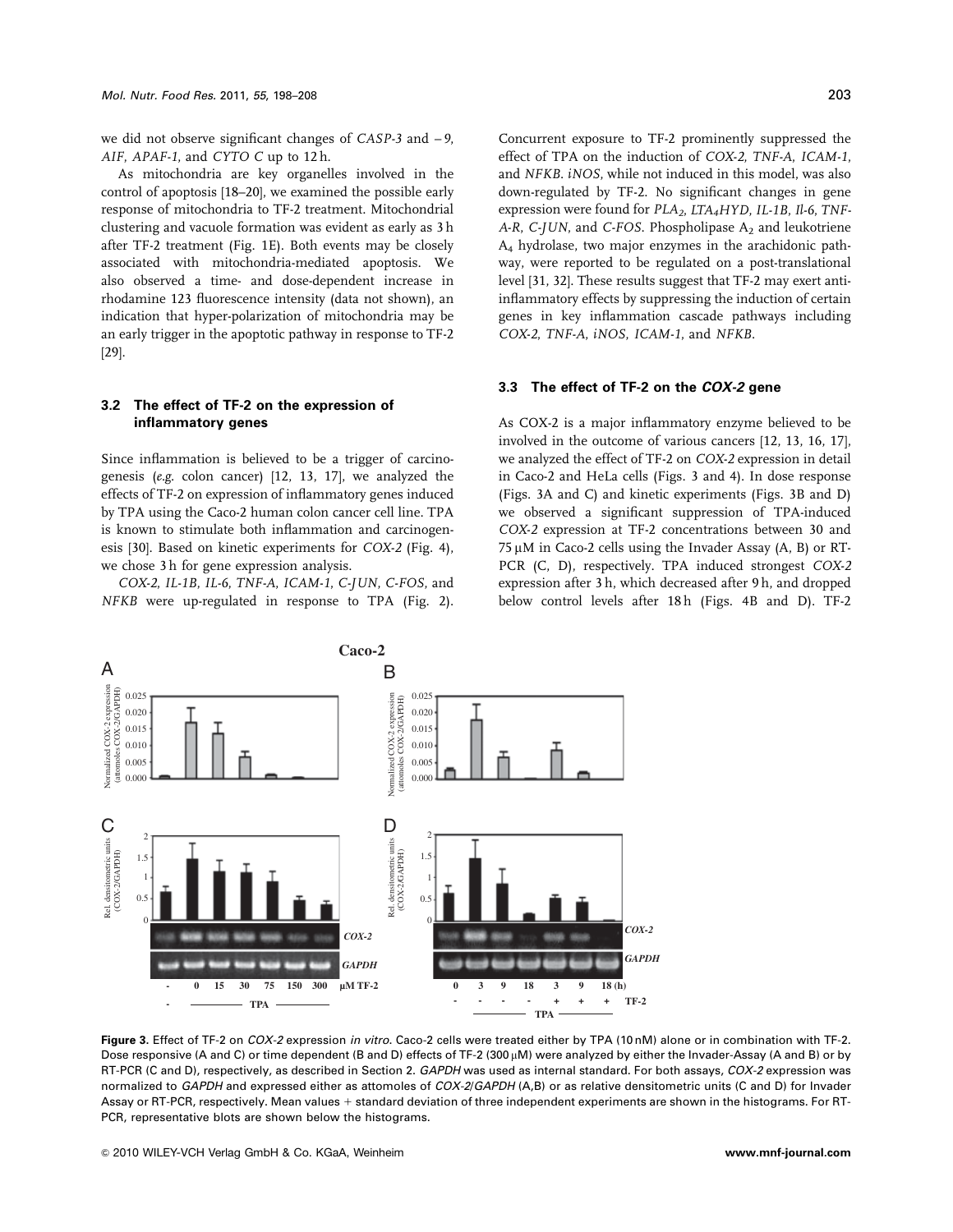

**Figure 4.** Effect of TF-2 on COX-2 promoter activation in vitro. (A) Kinetics of COX-2 expression was analyzed in HeLa cells by RT-PCR. HeLa cells were treated either by TPA (10 nM) alone or in combination with TF-2 (300  $\mu$ M) and analyzed after 3, 9, or 18 h. (B and C) HeLa cells were transfected with truncated COX-2 promoter-GFP construct (GFP-tp) for 48 h. Thereafter, medium was changed and either TPA (0.02 $\mu$ M) alone or TPA in combination with TF-2 (40  $\mu$ M) was applied for another 72 h. Untreated cells served as control. Thereafter, GFP expression was analyzed using fluorescence microscopy (B) or by fluorescence readings (C) using 485 and 535 nm as excitation or emission wavelength, respectively.

 $(300 \,\mu M)$  significantly suppressed TPA-induced COX-2 gene expression after 3, 9, and 18 h in both assays.

A COX-2 promoter-GFP construct was used to determine whether TF-2 suppressed COX-2 promoter activity and explore which transcription factors may be affected to account for inhibition of COX-2 expression. Constructs contained either the whole (GFP-wp; position 51–1824) or truncated COX-2 promoter-GFP construct (GFP-tp; position 990–1824) as described in Section 2. As we observed a similar suppression of COX-2 expression in HeLa cells (Fig. 4A) as in Caco-2 cells (Fig. 3), we performed transfection experiments using HeLa cells, which proved more reliable targets for transfection using the liposome procedure described above. Noteworthy, we observed equally strong activation of both the whole and truncated COX-2

promoter by TPA (data not shown). We then analyzed the effect of TF-2 on COX-2 promoter activation using the truncated GFP construct which contains consensus ciselements for NFkB, AP-1, CREB, Sp-1, GATA-1, NF-Il-6, PEA-3, and TBF [16]. For all experiments, cells were transformed for 48 h, and either TPA  $(0.02 \mu M)$  alone or TPA with TF-2 (40  $\mu$ M) was applied for another 72 h. Untreated cells served as control. TF-2 treatment attenuated TPAinduced GFP expression to control levels as demonstrated by fluorescence microscopy (Fig. 4B) and by fluorescence readings (Fig. 4C), indicating suppression of COX-2 promoter activity. Modulation of the truncated promoter implicates one or more of the regulatory transcription factors NFkB, AP-1, CREB, and/or NF-Il-6 (C/EBP) in mediation of COX-2 suppression by TF-2.

#### **3.4 The effects of TF-2 in vivo**

Two different mouse models were used to test whether TF-2 exhibited an anti-inflammatory effect in vivo. We used topical treatments to avoid any potential metabolic complications. First, we analyzed the effect of TF-2 on edema formation using the mouse ear model (Fig. 5). TF-2 treatment successfully reduced ear edema in a dose-dependent manner (Fig. 5A) and this effect correlated to a dose-related reduction in COX-2 gene expression, achieving control levels at the higher concentration of  $0.5 \mu M$  (Fig. 5B).

We also analyzed the effect of TF-2 on other relevant genes involved in the inflammatory response using a mouse skin model to facilitate RNA isolation. TPA alone induced a prominent up-regulation of COX-2, IL-1B, IL-6, TNF-A, ICAM-1, C-JUN, C-FOS, and NFKB (Fig. 6), similar to that observed in vitro (Fig. 2). In addition to COX-2, mRNA levels of IL-6, TNF-A, ICAM-1, C-JUN, C-FOS, and NFKB were also potently reduced by TF-2. Interestingly, we observed an inhibition of IL-6, C-JUN, and C-FOS in mouse skin as compared to human Caco-2 cells, where those genes appear not to be significantly regulated by TF-2 (Fig. 2). In view of the striking effect on the suppression of TPA-induced IL-6 gene expression, we analyzed the effect of TF-2 on the expression of IL-6 protein. Figure 7 shows a dose-dependent attenuation of IL-6 protein level when TF-2 was applied with TPA, establishing a good correlation between mRNA and protein levels of IL-6. Taken together, our in vivo studies suggest that the inhibition of edema formation by TF-2 is associated with a suppressive effect on this set of inflammation-related genes.

# **4 Discussion**

During the past decade, extensive research has revealed many clinically relevant biological properties of TFs, ranging from anti-oxidative, anti-mitogenic, anti-inflammatory to pro-apoptotic, any or all of which may contribute to their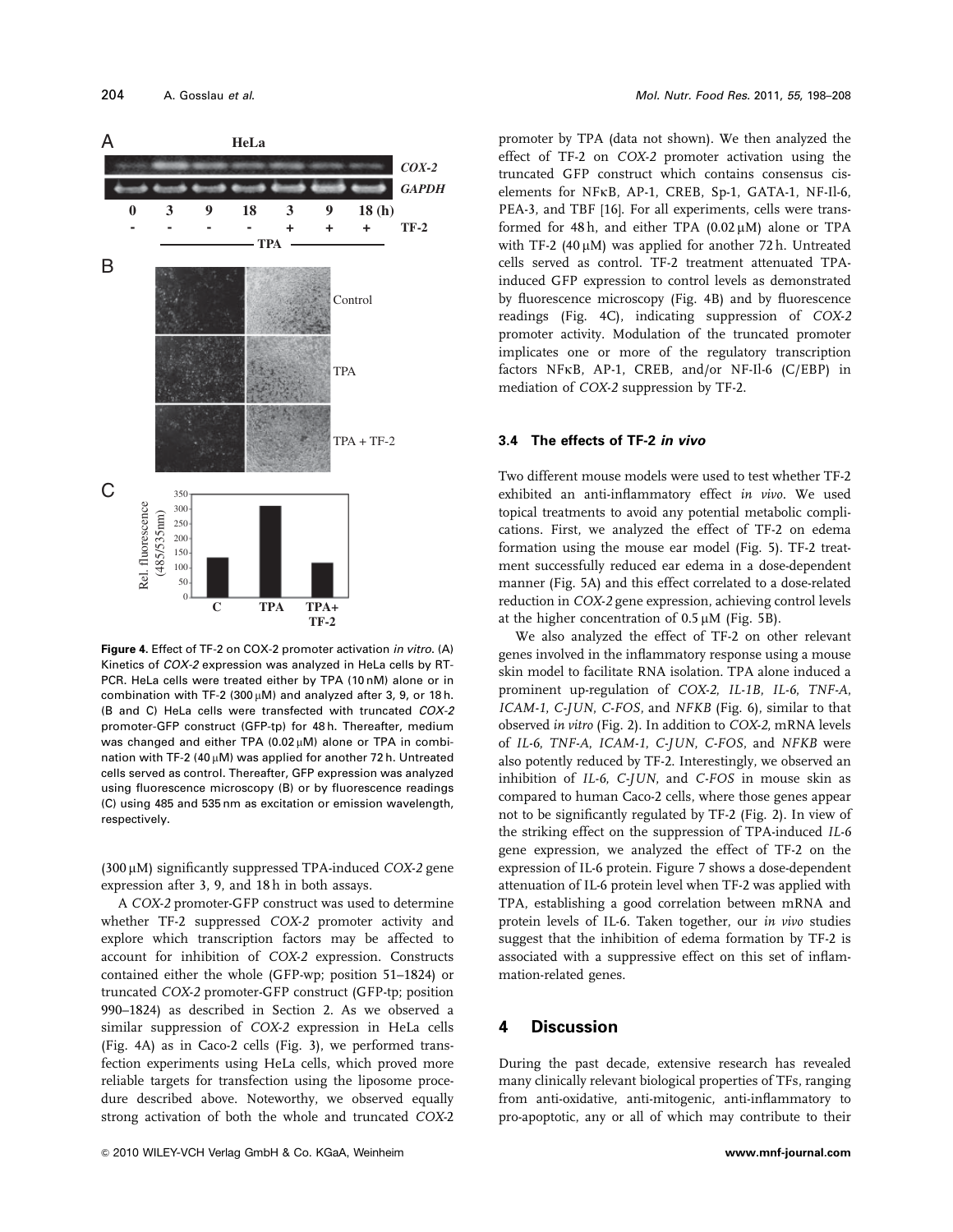

**Figure 5.** Effect of TF-2 on edema formation in vivo. Both ears of female CD-1 mice (6 wk old; five mice per group) were treated topically with acetone or TF-2 in acetone 10 min prior to topical application of acetone or TPA (1.5 nmol) for 6 h. (A) Ear punches were taken and weighed. Data represent mean values  $+$  SD. (B) Expression of COX-2 was analyzed by RT-PCR using GAPDH as internal standard. Representative blot is shown.

reported anti-cancer activity [2–5]. While some of the antiinflammatory effects are believed to be due to inhibition of ROS-dependent inflammation [11–13], not all anti-cancer effects can be explained solely on the basis of antioxidant properties. TF-2 exerted strong anti-inflammatory effects in vivo by suppressing edema in the mouse ear model. COX-2, TNF-A, iNOS, ICAM-1, and NFKB mRNA levels were potently reduced by TF-2 in our cell-based and animal models, suggesting that the effects of TF-2 are distributed across multiple key points in the inflammatory cascade. The observation that IL-6 was strongly down-regulated by TF-2 in the mouse model as compared to the human cell model may be based on the species difference in the IL-6 promoter [33].

The prominent down-regulation of COX-2 gene expression in vitro as well as in vivo by TF-2 is consistent with earlier studies [1, 4–6]. The close correlation between inhibition of edema and COX-2 expression suggests potential therapeutic utility for several cancers as well as other inflammation-related diseases [13, 16, 17]. Our COX-2 promoter experiments confirmed the major role of NFkB in early activation of inflammation by TPA. By activating cisconsensus sites in promoters of  $PLA_2$ , COX-2, 2-LOX, iNOS, ICAM-1, IL-1B, IL-6, IL-8, IFN-B, and GM-CSF [14, 15], NFkB triggers the inflammation cascade through free radical-induced, extrinsic and/or intrinsic mechanisms. Earlier studies revealed that TF-2 attenuated the classical or



**Figure 6.** Effect of TF-2 on the expression of inflammatory genes in vivo. Mouse skin was treated by topical application of TPA (6 nmol) or by TPA and TF-2 (6  $\mu$ M) for 5 h. Acetone as carrier served as control. Thereafter, gene expression of COX-2, LTA<sub>4</sub> HYD, IL-1B, IL-6, TNF-A, ICAM-1, C-JUN, C-FOS, and NF<sub>K</sub>B was analyzed by RT-PCR using GAPDH as internal standard. Level of gene expression was quantified using densitometry and expressed as relative densitometric units. Mean values + standard deviation of two independent experiments are shown in the histograms. Representative blots are shown below the histograms.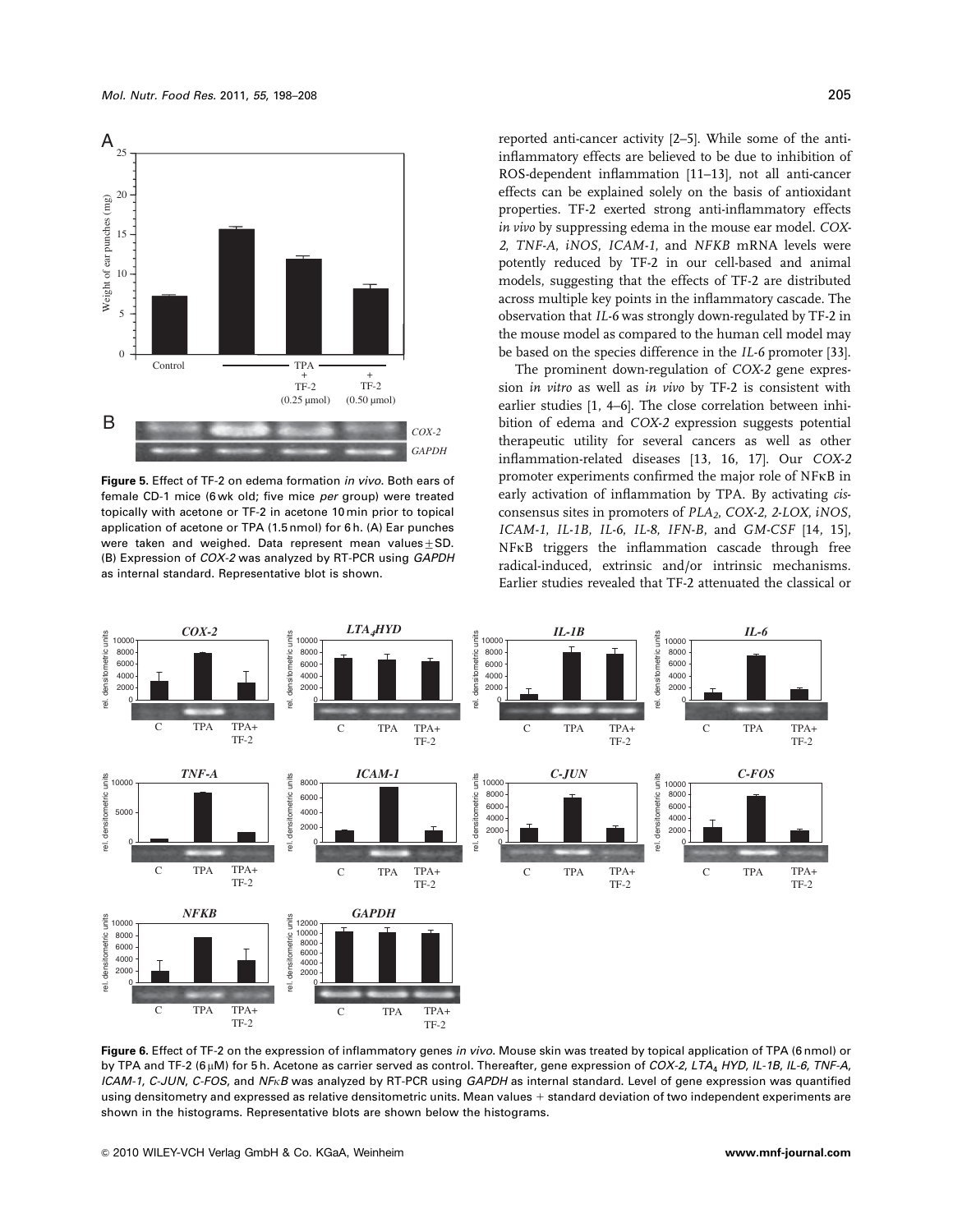

**Figure 7.** Effect of TF-2 on IL-6 expression in vivo. Both ears of female CD-1 mice (5 wk old; five mice per group) were treated topically with acetone or TF-2 in acetone 10 min prior to topical application of acetone or TPA (0.8 nmol) once a day for 4 days. Briefly, 6 h after the last TPA treatment, both ears (total ten ears) were used for triplicate ELISA assays. Data represent mean values $\pm$ SD.

canonical NFkB pathway through IkB kinase inhibition [7, 8, 34], which triggers NFkB activation by IkB phosphorylation [14, 15]. Recently, we observed an induction of RGS proteins by TF-2 [10]. Since TF-2 exhibited multiple molecular effects, there is a possibility that RGS may act upstream and control the expression of the downstream target inflammatory genes possibly through NFkB [35, 36].

Our observation of prominent down-regulation of TNF-A expression in vitro as well as in vivo suggest the existence of alternative pathways besides the canonical NFkB pathway. The TNF-A promoter contains only low affinity NFkB like elements [37, 38] and expression of IL-4 and IL-5, which lack functional NFkB sites within their promoters, was also suppressed by TFs [39]. Recently, an enhanceosome formation within the TNF-A promoter through intrachromosomal looping has been described bringing distal NFkBlike elements and the proximal region together [40, 41]. Intriguingly, we observed a significant down-regulation of C-JUN and C-FOS expression only in mice as compared with human U-937 cells. AP-1 regulates the promoters of various inflammatory genes (COX-2, iNOS, ICAM-1, TNF-A, IL-1B, IL-6, IL-8) [42, 43] and an inhibition of AP-1 activity by TFs has been shown previously [34, 43, 44]. The results of our COX-2 promoter reporter assay suggest that, besides NFkB and AP-1, TF-2 may have direct or indirect effects on CREB and/or NF-Il-6 (C/EBP). Interestingly, a synergistic interaction of AP-1 and CREB with NFkB has been described for TNF-A activation [14, 41, 45] and CREB phosphorylation via IkB kinase-a enhanced NFkB activity [14]. For EGCG, an inhibition of NFkB and CREB through p38 which correlated to a down-regulation of COX-2 has been shown

[46]. Thus, the modulation of the interplay of  $NFKB$ , AP-1, CREB, and C/EBP by TF-2 appears to be crucial for the activity of trans-responsive inflammatory genes.

Another anti-cancer mechanism exerted by TFs is the activation of apoptotic signaling, which, at high concentrations, may be due to generation of hydrogen peroxide [2]. We observed that TF-2 induced clustering and hyperpolarization of mitochondria – indicative of intrinsic apoptotic signaling. The significance of cytoplasmic vacuole formation in response to TF-2 and TF-3 [2] to their anti-cancer effects remains unclear. TF-2 also induced a prominent up-regulation of P53 and BAX, suggesting mitochondria as a primary target. An increase in BAX activity, mediated by P53 [28], may induce permeabilization of mitochondria and activation of intrinsic apoptotic signaling [47].

In summary, the black tea polyphenol TF-2 is a promising candidate for further evaluation as a therapeutic agent for cancer and other inflammatory conditions. While our studies employed direct in vitro exposure and topical in vivo applications, further research is needed to examine oral bioavailability, and to identify the specific molecular targets and impact of TFs in different types of cancer and other inflammation-related diseases. Importantly, the impact of these dietary polyphenols on epigenetic regulation may be a very promising avenue to target genes playing major roles in inflammation. The data presented here provide a foundation and a molecular framework for further mechanistic and translational studies.

This work was supported by the Commission on Science and Technology, State of New Jersey as a component of the Pioneering Nutraceutical Research Program and by an NIH-NCCAM Grant (1R43AT001143-01A1). We also acknowledge the helpful discussions with Dr. Geetha Ghai, Dr. Robert Rosen, Dr. Hong Wang, Dr. Shiming Li, and Ms. Kristin Haines.

The authors have declared no conflict of interest.

# **5 References**

- [1] Lu, J., Ho, C., Ghai, G., Chen, K., Differential effects of theaflavin monogallates on cell growth, apoptosis, and Cox-2 gene expression in cancerous versus normal cells. Cancer Res. 2000, 60, 6465–6471.
- [2] Yang, C. S., Wang, X., Lu, G., Picinich, S. C., Cancer prevention by tea: animal studies, molecular mechanisms and human relevance. Nat. Rev. Cancer 2009, 9, 429–439.
- [3] Luczaj, W., Skrzydlewska, E., Antioxidative properties of black tea. Prev. Med. 2005, 40, 910–918.
- [4] de Mejia, E. G., Ramirez-Mares, M. V., Puangpraphant, S., Bioactive components of tea: cancer, inflammation and behavior. Brain Behav. Immun. 2009, 23, 721–731.
- [5] Sharma, V., Rao, L. J., A thought on the biological activities of black tea. Crit. Rev. Food Sci. Nutr. 2009, 49, 379–404.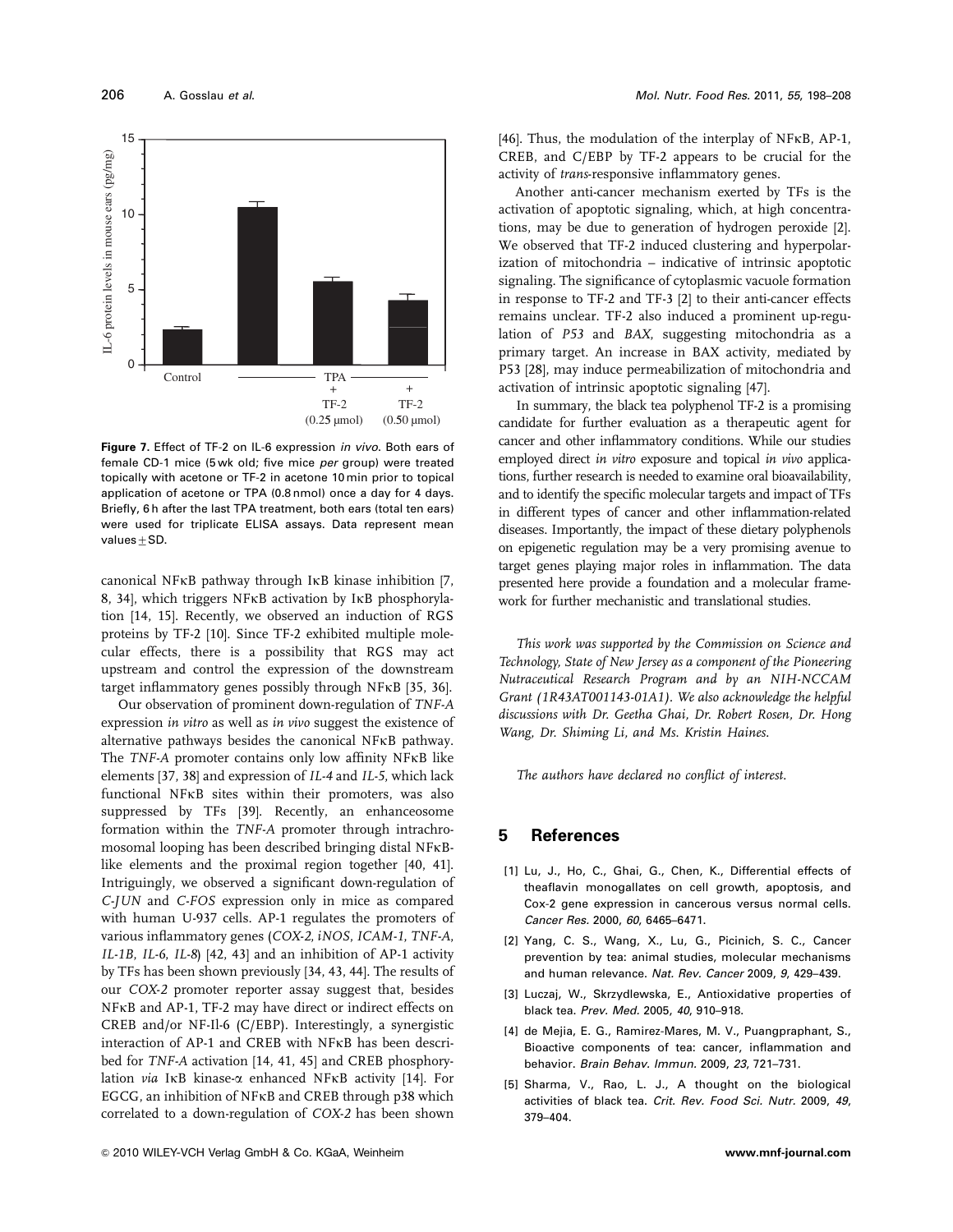- [6] Chen, D., Milacic, V., Chen, M. S., Wan, S. B. et al., Tea polyphenols, their biological effects and potential molecular targets. Histol. Histopathol. 2008, 23, 487–496.
- [7] Lin, Y. L., Tsai, S. H., Lin-Shiau, S. Y., Ho, C. T., Lin, J. K., Theaflavin-3,3'-digallate from black tea blocks the nitric oxide synthase by down-regulating the activation of NF-kappaB in macrophages. Eur. J. Pharmacol. 1999, 367, 379–388.
- [8] Pan, M., Liang, Y., Lin-Shiau, S., Zhu, N. et al., Induction of apoptosis by the oolong tea polyphenol theasinensin A through cytochrome c release and activation of caspase-9 and caspase-3 in human U937 cells. Agric. Food Chem. 2000, 48, 6337–6346.
- [9] Lung, H. L., Ip, W. K., Chen, Z. Y., Mak, N. K., Leung, K. N., Comparative study of the growth-inhibitory and apoptosisinducing activities of black tea theaflavins and green tea catechin on murine myeloid leukemia cells. Int. J. Mol. Med. 2004, 13, 465–471.
- [10] Lu, J., Gosslau, A., Liu, A. Y., Chen, K. Y., PCR differential display-based identification of regulator of G protein signaling 10 as the target gene in human colon cancer cells induced by black tea polyphenol theaflavin monogallate. Eur. J. Pharmacol. 2008, 601, 66–72.
- [11] Kundu, J. K., Surh, Y. J., Inflammation: gearing the journey to cancer. Mutat. Res. 2008, 659, 15–30.
- [12] Aggarwal, B. B., Gehlot, P., Inflammation and cancer: how friendly is the relationship for cancer patients? Curr. Opin. Pharmacol. 2009, 9, 351–369.
- [13] Coussens, L. M., Werb, Z., Inflammation and cancer. Nature 2002, 420, 860–867.
- [14] Ghosh, S., Hayden, M. S., New regulators of NF-kappaB in inflammation. Nat. Rev. Immunol. 2008, 8, 837–848.
- [15] Baud, V., Karin, M., Is NF-kappaB a good target for cancer therapy? Hopes and pitfalls. Nat. Rev. Drug Discov. 2009, 8, 33–40.
- [16] Smith, W. L., DeWitt, D. L., Garavito, R. M., Cyclooxygenases: structural, cellular, and molecular biology. Annu. Rev. Biochem. 2000, 69, 145–182.
- [17] Zha, S., Yegnasubramanian, V., Nelson, W. G., Isaacs, W. B., De Marzo, A. M., Cyclooxygenases in cancer: progress and perspective. Cancer Lett. 2004, 215, 1–20.
- [18] Reed, J., Apoptosis-targeted therapies for cancer. Cancer Cell 2003, 3, 17–22.
- [19] Hengartner, M., The biochemistry of apoptosis. Nature 2000, 407, 770–776.
- [20] Gosslau, A., Chen, K. Y., Nutraceuticals, apoptosis, and disease prevention. Nutrition 2004, 20, 95–102.
- [21] Xie, B., Shi, H., Chen, Q., Ho, C. T., Antioxidant properties of fractions and polyphenol constituents from green, oolong and black teas. Proc. Natl. Sci. Counc. Repub. China B 1993, 17, 77–84.
- [22] Berg, K., Hansen, M., Nielsen, S., A new sensitive bioassay for precise quantification of interferon activity as measured via the mitochondrial dehydrogenase function in cells (MTT-method). APMIS 1990, 98, 156–162.
- [23] Bernhard, D., Schwaiger, W., Crazzolara, R., Tinhofer, I. et al., Enhanced MTT-reducing activity under growth inhi-

bition by resveratrol in CEM-C7H2 lymphocytic leukemia cells. Cancer Lett. 2003, 195, 193–199.

- [24] Gosslau, A., Chen, M., Ho, C., Chen, K., A methoxy derivative of resveratrol analogue selectively induced activation of the mitochondrial apoptotic pathway in transformed fibroblasts. Br. J. Cancer. 2005, 92, 513–521.
- [25] Johnson, L., Walsh, M., Chen, L., Localization of mitochondria in living cells with rhodamine 123. Proc. Natl. Acad. Sci. USA 1980, 77, 990–994.
- [26] Lyamichev, V., Mast, A. L., Hall, J. G., Prudent, J. R. et al., Polymorphism identification and quantitative detection of genomic DNA by invasive cleavage of oligonucleotide probes. Nat. Biotechnol. 1999, 17, 292–296.
- [27] Banerjee, S., Manna, S., Saha, P., Panda, C. K., Das, S., Black tea polyphenols suppress cell proliferation and induce apoptosis during benzo(a)pyrene-induced lung carcinogenesis. Eur. J. Cancer Prev. 2005, 14, 215–221.
- [28] Chipuk, J. E., Kuwana, T., Bouchier-Hayes, L., Droin, N. M. et al., Direct activation of Bax by p53 mediates mitochondrial membrane permeabilization and apoptosis. Science 2004, 303, 1010–1014.
- [29] Skulachev, V. P., Bioenergetic aspects of apoptosis, necrosis and mitoptosis. Apoptosis 2006, 11, 473–485.
- [30] Nakadate, T., The mechanism of skin tumor promotion caused by phorbol esters: possible involvement of arachidonic acid cascade/lipoxygenase, protein kinase C and calcium/calmodulin systems. Jpn. J. Pharmacol. 1989, 49, 1-9.
- [31] Murakami, M., Nakatani, Y., Atsumi, G., Inoue, K., Kudo, I., Regulatory functions of phospholipase A2. Crit. Rev. Immunol. 1997, 17, 225–283.
- [32] Chen, X., Wang, S., Wu, N., Yang, C., Leukotriene A4 hydrolase as a target for cancer prevention and therapy. Curr. Cancer Drug Targets 2004, 4, 267–283.
- [33] Li, D. H., Kumanogoh, A., Cao, T. M., Parnes, J. R., Cullen, J. M., Woodchuck interleukin-6 gene: structure, characterization, and biologic activity. Gene 2004, 342, 157–164.
- [34] Aneja, R., Odoms, K., Denenberg, A. G., Wong, H. R., Theaflavin, a black tea extract, is a novel anti-inflammatory compound. Crit. Care. Med. 2004, 32, 2097–2103.
- [35] Fraser, C. C., G protein-coupled receptor connectivity to NFkappaB in inflammation and cancer. Int. Rev. Immunol. 2008, 27, 320–350.
- [36] Druey, K. M., Regulation of G-protein-coupled signaling pathways in allergic inflammation. Immunol. Res. 2009, 43, 62–76.
- [37] Goldfeld, A. E., Strominger, J. L., Doyle, C., Human tumor necrosis factor alpha gene regulation in phorbol ester stimulated T and B cell lines. J. Exp. Med. 1991, 174, 73–81.
- [38] Kuprash, D. V., Udalova, I. A., Turetskaya, R. L., Kwiatkowski, D. et al., Similarities and differences between human and murine TNF promoters in their response to lipopolysaccharide. J. Immunol. 1999, 162, 4045–4052.
- [39] Tomita, M., Irwin, K. I., Xie, Z. J., Santoro, T. J., Tea pigments inhibit the production of type 1 (T(H1)) and type 2 (T(H2)) helper T cell cytokines in  $CD4(+)$  T cells. Phytother. Res. 2002, 16, 36–42.